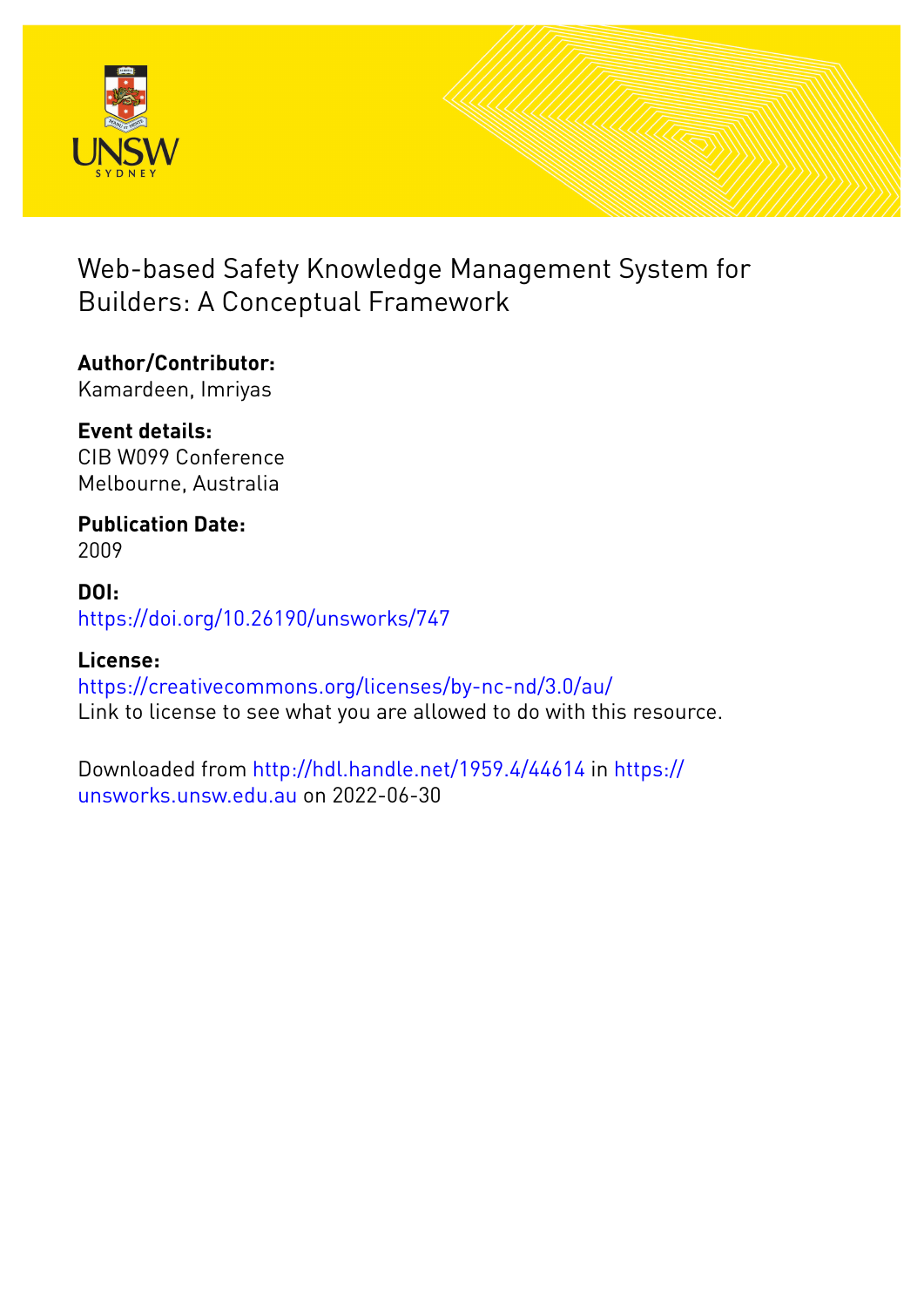## **Web-based Safety Knowledge Management System for Builders: A Conceptual Framework**

Imriyas Kamardeen, Faculty of the Built Environment, University of New South Wales, Australia

#### **Keywords**

Construction, Occupational health and safety, Knowledge management, Intranet

#### **INTRODUCTION**

Construction is Australia's third most dangerous industry. The construction industry employed approximately 5% of the Australian workforce but accounted for 9% of the workers' compensation claims (Dingsdag, Biggs & Sheaham, 2006). The incidents of workplace fatalities were 9.2 per 100000 workers in construction, compared with the national average of 3.1 fatalities per 100000 workers (NOHSC, 2005). The fatality rate is three times higher than the all industries rate. On average, 49 construction workers have been killed at work each year (Fraser, 2007). The industry's incident rate for workplace injuries and diseases remains at 28 per 1000 workers, which is nearly double that of all other industries (16 incidents per 1000 workers) (MBAI, 2005). In addition to the social costs on the community, construction accidents inflict direct and indirect costs on a contractor's business. The direct costs include: increased workers' compensations insurance premiums, equipment repair and replacement costs, fines, fees and legal settlements, and damages to works and temporary structures. The indirect costs refer to the cost of production downtime and tarnished company image. Despite the currently available 144 laws, 200 standards and numerous codes of practice that cover occupational health and safety (OHS) in construction throughout Australia (Robinson, 2002) may have improved OHS performance, it still appears to be difficult to curtail accident rates due to the existence of the following peculiar dilemmas (Preston & Cruickshank, 2000; Trajkovski & Loosemore, 2005):

- Construction process is dynamic. Factors such as the working environment, activity, workforce mix, equipment and tools usage and site layout change rapidly and constantly over the period of construction. This makes safety on site volatile.
- Every construction project is unique. Parameters such as the scope of work, location and materials used are different between projects, and therefore every project faces new challenges in OHS management. Moreover, it is unlikely that a project team will possess all the expertise and knowledge to meet the challenges despite they may be experienced.
- Employee (both professionals and workforce) turnover in the construction industry is relatively higher. Thus, there is a need for a continual safety training system in place.
- Safety knowledge that resides in codes of practice, best practice manuals, databases and papers evolve overtime and it is abundant. The project management team is required to be abreast of the contents and changes. This is rather difficult for them to refer to written documents and attend workshops due to tight project schedules and work pressure.
- The Australian construction industry has migrant workers and professionals. They pose skill shortages that have become a significant contributor to accidents.

The strategy to overcome these dilemmas towards implementing better safety systems is to adopt a knowledge based safety strategy, in other words introducing a safety knowledge management system in contractor organisations. It can help capture a company's collective expertise wherever it resides—in databases, on paper, or in people's heads—and distribute it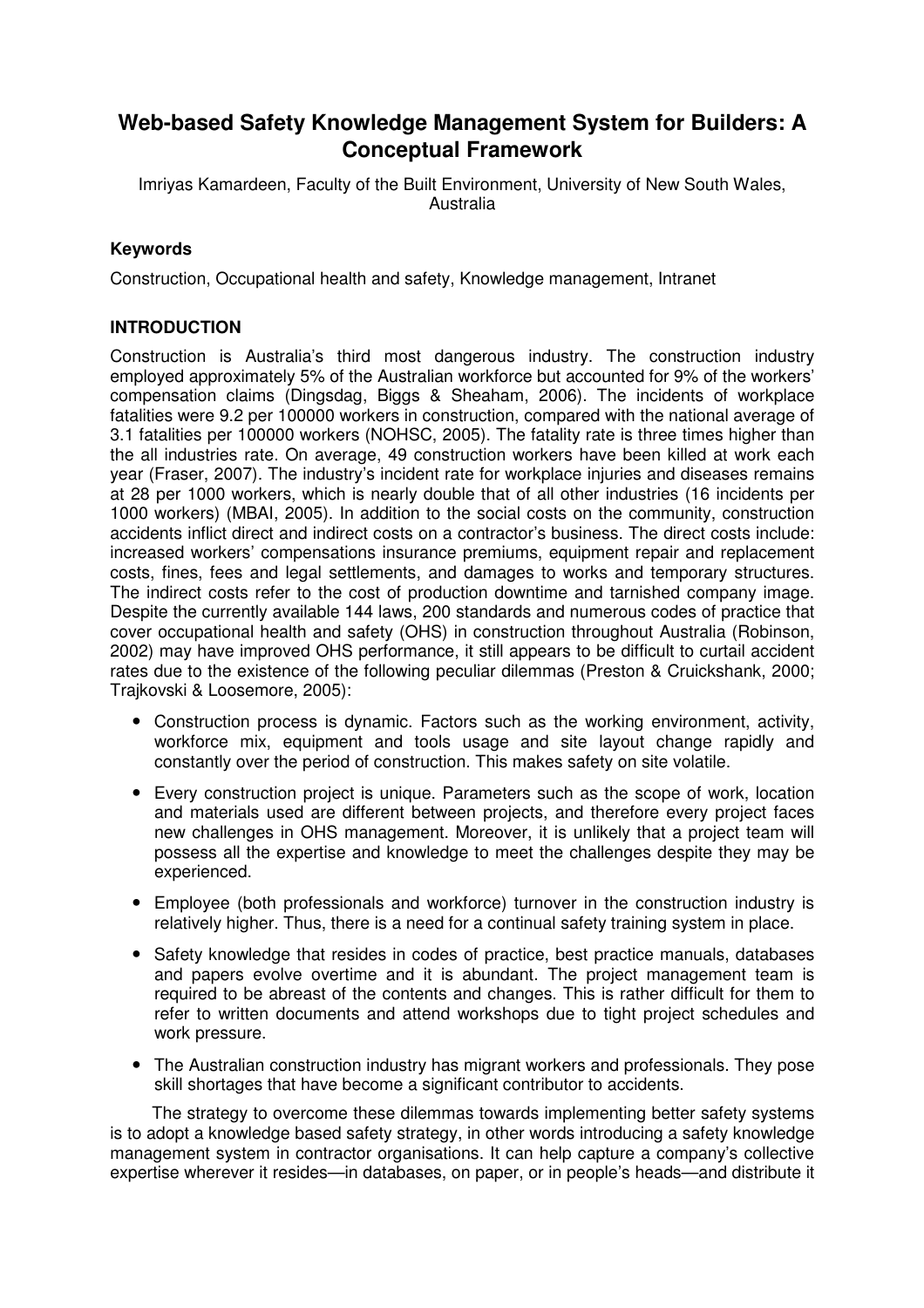to wherever it can help produce the biggest payoff (Hadikusumo & Rowlinson, 2004). Lingard & Rowlinson (2005) also argued that the concept of organisational learning is critical to the construction industry's ability to improve its OHS performance, and suggested that, with regards to OHS, construction organisations need to develop the ability to learn. A construction company may have several professionals and team players. Each professional/team may have some knowledge and experience in OHS. Likewise, there are plenty of literatures on OHS best practices from many sources and they evolve from time to time in pace with the changes in construction technology. If these experiences and knowledge were collated and transformed into a rich OHS knowledgebase, it may help overcome the aforementioned OHS challenges.

This research aims at integrating knowledge management and web-based technologies to provide an innovative means for improving construction safety in the construction industry. The objectives of this research are:

- 1. Identifying and analysing the components of an effective and innovative safety knowledge management system for builders.
- 2. Formulating the conceptual model of a web-based safety knowledge management system.
- 3. Prototyping and validating the system.

However, the paper discusses only around the first two objectives. Firstly an introduction is provided to the paper to put the matter in context. Then a detailed literature review on knowledge-based OHS management is presented followed by the conceptual framework of the proposed safety knowledge management system. Finally, a conclusion is drawn.

#### **KNOWLEDGE-BASED OHS MANAGEMENT IN CONSTRUCTION**

Managing hazards on construction sites may be facilitated by the implementation of a dynamic occupational health and safety management system (OHSMS). On-site OHSMSs contain three essential components as seen in Figure 1.



Figure 1: Basic elements of OHSMS (modified from Toohey, Borthwick & Archer, 2005).

Traditionally, OHSMSs are site independent. However, knowledge-based OHSMSs integrate information and knowledge from various sites, professionals and sources and thus making the traditional OHSMSs dynamic. The account below describes knowledge-based approaches for each of the components.

#### **HAZARDS IDENTIFICATION AND ASSESSMENT**

A hazard is simply a situation that has the potential to harm people physically or psychologically. Fatalities, injuries, health damages or ergonomic are the possible outcomes of a person being exposed to the hazard (Toohey et al, 2005). The project team is required to identify task-based hazards by analysing the: (1) nature of the task, sub-tasks, processes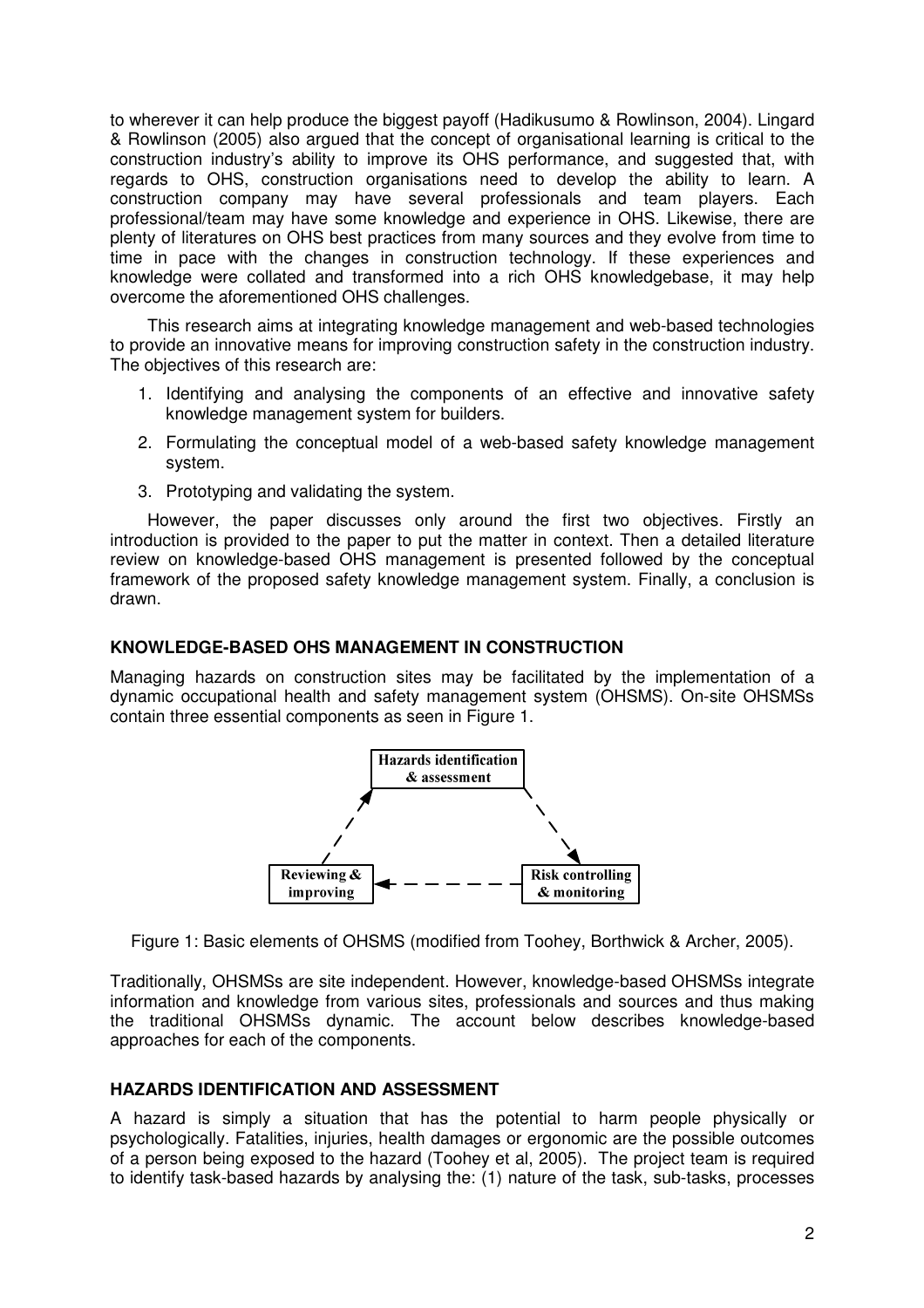and procedures; (2) location of the work; (3) interface with other activities; (4) materials, equipment and tools used; and (5) nature of the work crew (alcohol addiction, language barrier, worker mix, and demography). Lingard & Rowlinson (2005), Toohey et al (2005), and Trait & Cox (1998) suggested that:

- 1. The prime source of OSH knowledge would be line managers, safety officers, professional safety consultants and OSH management. Their expertise, past experiences, intuitions and perceptions are vital.
- 2. Records of incidents may help learn: (a) the area of workplace/sub task of an activity where the incident occurred, (b) the nature of injury, (c) the occupation/trade of the victim, (d) the time of the day/month/year incidents occurred, and (e) the causes of the incident.
- 3. Workplace inspections, audits and walkthrough surveys and the use of checklists can assist in the risk identification process.
- 4. Suppliers of hazardous substances and suppliers of plant and equipment.
- 5. Compensation cases and insurance claims.

Hence, it is understandable that hazards should be identified in tasks based on the subprocesses involved, materials used, plant and tools used, interfaces with other tasks and zones and the nature of the work crew. Meticulous studies of these situational variables with the assistance of checklists, perceptions, experiences, past incident records, and the collective involvement of site management and supervisors, technical specialists, OHS advisors, and subcontractors are crucial for a productive hazards identification and assessment process.

#### **RISK CONTROLLING AND MONITORING**

Risk controlling and monitoring on site pursues a hierarchy of control, which offers a number of ways to approach the hazard control process. The project team has to work the below list down and implement the best measure possible for the situation: (1) eliminate the hazard, if not possible; (2) substitute the hazard with a lesser risk, if not possible, (3) isolate the hazard, if not possible, (4) use engineering controls, if not possible, (5) use administrative controls, if not possible, or (6) use personal protective equipment. The project team is required to be well-versed with the knowledge relating to certain aspects to better implement the hierarchy of controls, including: (1) Safe work practices; (2) Safe use of machinery and tools; (3) Regular safety inspections of activities and the work site; (4) Safety training and workers' involvement in safety; (5) Involving subcontractors in safety; and (6) Emergency management (Mohamed, 2002; Holt, 2005; Teo, Ling & Chong, 2005; Imriyas, 2007; Choudhry, Fang & Ahmed, 2008).

#### **SAFE WORK PRACTICES**

Having identified the hazards in an activity, the project team is required to implement controls through: (1) best construction practices; (2) personal protective equipment use; (3) permit-towork systems; and (4) housekeeping systems. Choudhry et al (2008) suggested that it would be a good practice at construction sites to organise planning meetings with workers before they execute an activity to discuss about the abovementioned issues in relation to that activity and hazards. It is also encouraged that safety managers and safety advisors organise safety talks at project sites during lunch box meetings with workers to keep them constantly safety conscious. Successful implementation of this critical management task demands the project management team to be abreast of latest knowledge and information regarding the aspects above.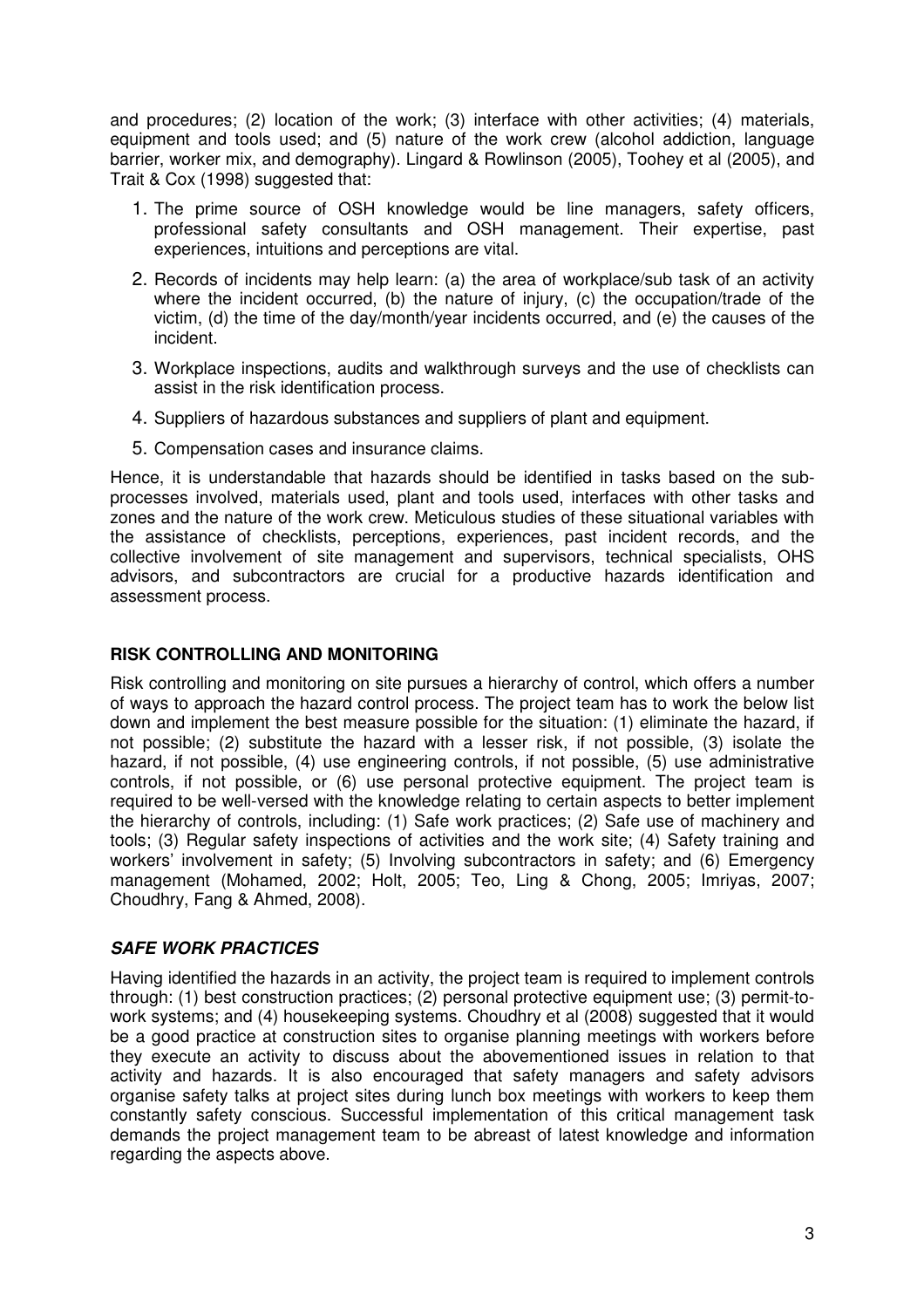#### **SAFE USE OF MACHINERY AND TOOLS**

A particular project may have various machinery and tools and they may be used by various subcontractors. It is an inevitable role for the main contractor to ensure the safe use of machinery and tools on site. It is thus crucial to communicate information and share knowledge with supervisors of the main contractor and subcontractors regarding: (1) testing and inspection of the status of machinery and tools; (2) safe use of machinery and tools; and (3) maintenance systems for machinery.

#### **REGULAR SAFETY INSPECTIONS OF ACTIVITIES AND THE WORKSITE**

The site management team is suggested carrying out regular safety inspections on site and forward inspection reports to the sectional manager and subcontractors concerned. It is advised that safety inspectors use photographs of unsafe conditions and unsafe behaviours of workers on site to bring these to the attention of site staff and subcontractors for their immediate actions (Choudhry et al, 2008). There are two key needs to perform these tasks effectively by a site safety inspector: (1) thorough and latest knowledge about safe work practices for all the activities in the project; and (2) a medium for creating and communicating interactive reports and feedback in a timely fashion.

#### **SAFETY TRAINING AND WORKERS' INVOLVEMENT IN SAFETY**

Accidents may occur because of poor attitudes and unsafe behaviours of workers, which are difficult to monitor and control. There is a positive link between safety performance and workers' attitudes. In addition, negative behaviours and attitudes have prompted most workers not to wear their personal protective equipment whilst working on site. In this regard, workers need to possess the correct skills and knowledge for the nature of work and to be motivated to behave safely (Teo et al, 2005). This is therefore crucial to have an in-house/onsite safety training programme in place for workers on: (1) safe work practices and behaviours; (2) checking tools and equipment before use and their safe use; (3) housekeeping; (4) emergency responses; and (5) hazard communications with co-workers.

Berghaus (2007) compared the outcomes of instruction-based (standard) safety training and behaviour-based safety training and found that the behaviour-based safety training improved occupational safety significantly even among inexperienced young workers. Under the standard safety training programme, all new employees receive the same basic safety training which is entirely classroom based, and consists of reading materials and lectures supported by audio-visual aids such as video tapes and power point presentations. The behaviour skills programme includes trainers modelling correct safety behaviours, practice of safety behaviour, praise for correct responses and corrective feedback for incorrect responses, in situ training (training in an actual situation), realistic training materials in multiple training situations to promote an active learning approach, positive reinforcement for correct responses, and generalisation of skills. Heck et al. (2001) demonstrated that structured and interactive training and individual rewards based on overall group performance decreased risk taking behaviours. Hence in construction projects, work supervisors and other site staff need to possess the knowledge, skills and resources for conducting behavioural training for workers continually on changing work trades or tasks in the project. There must also be an incentive system in place to reward group safe behaviours, which will motivate a group member to be careful about her behaviours as well as of co-workers.

#### **INVOLVING SUBCONTRACTORS IN SAFETY**

A chain of subcontractors (third/fourth party subcontractors) is commonly observed in construction. A major concern for managing safety is the effectiveness of control over the large numbers of subcontractors on construction sites due to diversification of activities. Thus, with higher numbers of subcontracting, the chances of accident occurrences will be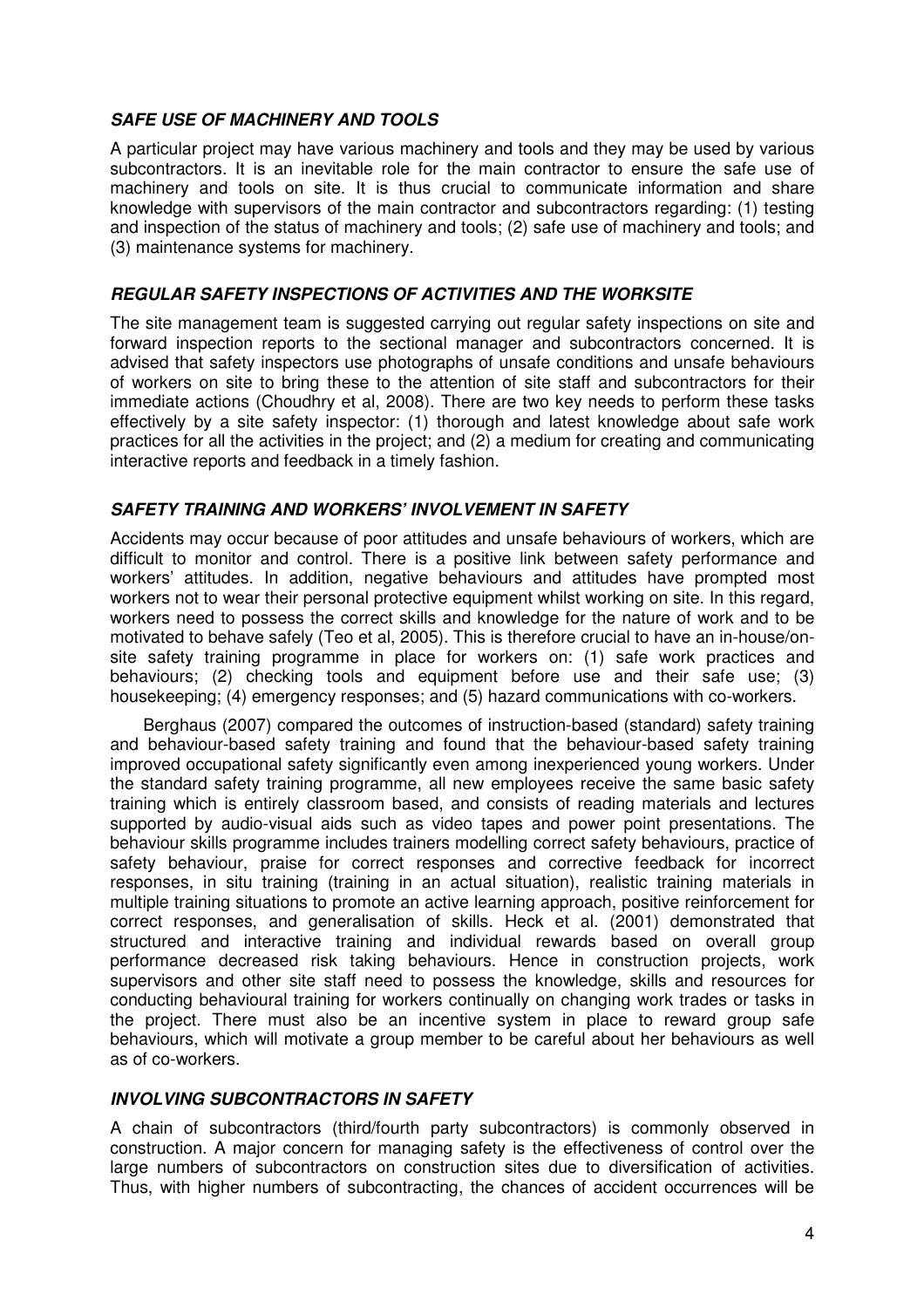more frequent (Debrah & Ofori, 2001). As such, the probability of the lack of communication, coordination and control will increase (Rowlinson, 1997). Furthermore, main contractors may shift all safety responsibilities to subcontractors and may not ensure that the subcontractors are capable of providing a safe working environment (Wilson & Kohen, 2000). But, safety is the responsibility of both because when a subcontractor's worker is killed at site, the WorkCover may fine the main contractor and often the main contractor's image is tarnished. Additionally, the subcontractor might be terminated and may have difficulties getting new jobs in the future. Smith (1998) thus suggested that the main contractor should ensure subcontractors have reasonable OHSMSs in place and needs to oversee their implementation on site. He further suggested that improving communication in general between all parties would improve safety. Daily meetings between site safety managers and subcontractors would help keep everyone informed about changing worksite conditions and provide an opportunity to share information and knowledge about safety and potential hazards. Subcontractors are often hired for specialised works that are beyond main contractor's scope/trade. Overseeing safety and having meaningful daily safety discussions may be a challenge for main contractor's team due to their experience and knowledge limitation. However, if a centralised safety knowledgebase can be maintained by the main contractor, the team members would be able to learn on demand.

#### **EMERGENCY MANAGEMENT**

Even with the best safety program and risk management strategies, a construction project is still vulnerable to incidents (Reid, 2000). It is essential that project managers give equal attention to both proactive and reactive managerial strategies (Rosenthal & Kouzmin, 1993). A construction company without an emergency management plan becomes a victim of the demands of the incident and cannot afford the luxury of being proactive (Reid, 2000). The importance of a well-conceived emergency management plan cannot be overemphasized since 80% of unprepared companies go out of business within two years of suffering a major crisis (Brown, 1993). Due to the narrow profit margin yielded in construction business, a mishandled incident can significantly impact on a company's bottom line. A single poorly handled job can affect the positive outcomes of twenty successful projects (Reid, 2000). A contractor relies heavily upon reputation and the public's perception of the company's ability to achieve the community's business goal. This reputation is built over the course of many years and many projects. A single incident has the potential to cause great harm to a company's reputation, particularly if the incident is mishandled. Hence, having a well developed and properly implemented emergency management sub system in place on each construction project, regardless of the size of the project, is essential in construction (Reid, 2000). The system could provide a first-hour response checklist with simulations to handle accidents of various natures.

#### **REVIEWING AND IMPROVING**

Chua & Goh (2004) argued that in order for the construction industry to improve its poor safety performance, it needs to learn from its mistakes and put the lessons learned to good use. This needs calls for effective feedback mechanisms that can transmit information derived from incident investigations to be utilized in safety planning. The feedback should be at two levels: first, feedback to the OHSMS that had failed; and second, feedback to the safety planning of future projects (see Figure **2**).

Additionally, Rivers (2006) recommended capturing direct and indirect costs of accidents, analysing these data and producing various accident cost summaries for the project and for the company as a whole for the attention of site and upper management. This information can motivate safety professionals to set safety benchmarks and goals both at organisational and site levels. Tang, Ying, Chan & Chan (2004) analysed construction accidents and recognised the following costs for contractors due to accidents: (1) Increased premiums for workers' compensation insurance; (2) Legislative fines and legal expenses; (3)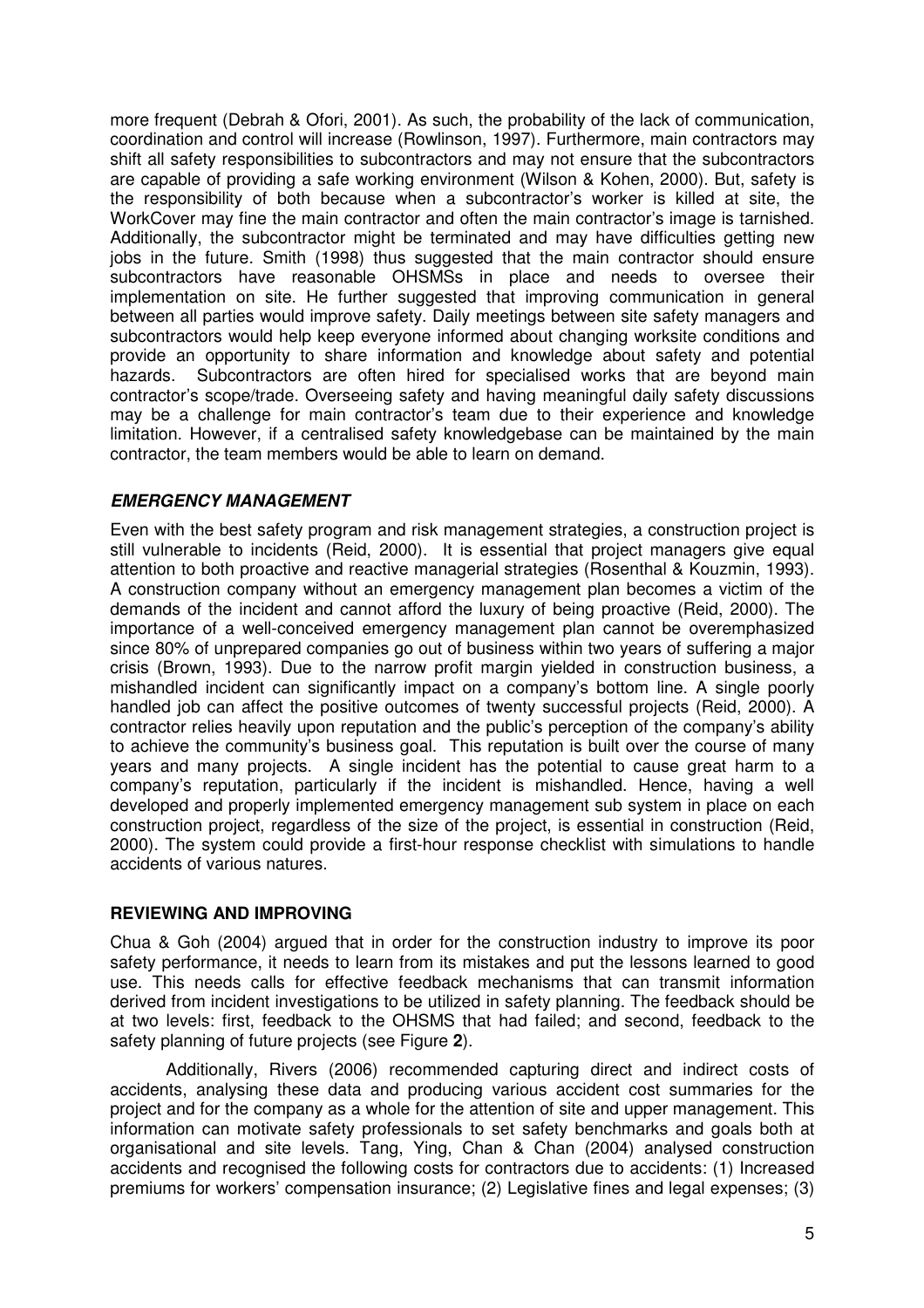Adverse publicity; (4) Cost of administrative time for accident investigation and reporting by site management; (5) Cost of damaged machinery; (6) Cost of damaged materials, finished work and temporary structures; (7) Cost of idle machinery due to accidents; (8) Cost of idle workers due to accidents; (9) Cost of emergency supplies and management; (10) Cost of overtime necessitated by work disruptions due to accidents; (11) Cost of training to replacement personnel; (12) Cost of transportation of injured workers to medical facility; (13) Cost of clean-up; (14) Cost of productivity loss due to work stop and resume; and (15) Cost of productivity loss of the retuned worker due to a reduced capacity.



Figure 2: Learning from accidents

Four types of summaries may be produced by processing these cost data from sites: (1) Annual profit loss for the company due to accidents; (2) Project specific profit loss due to accidents/ratio between accident costs and the tender price; (3) Safety investments versus accident costs; and (4) Accident costs comparisons for all the projects on hand. These summaries may be used by contractors to: (1) Set goals and benchmarks for the company and for individual projects; (2) Devise a bonus system for site staff to motivate them to work towards a "zero" accident project; and (3) Measure the performance of the safety management team in the organisation as well as in individual projects.

#### **PROPOSED SAFETY KNOWLEDGE MANAGEMENT SYSTEM**

Under the knowledge-based approach, the process needs to be: (1) site boundary independent; (2) actively involving site staff, subcontractors, workers and head office safety staff; (3) learning and improving from the experiences of site teams and incidents in other projects; and (4) continually incorporating innovations in safety. The successful implementation of this innovative approach of OHS management entails a strong synergy of KM strategies and ICT technologies as described below.

- The formation of a Community of Safety Practice (CoSP) that integrates the organisational safety staff, site safety staff and external entities such as subcontractors, suppliers, manufacturers and consultants is necessary.
- A systematically developed corporate safety memory is crucial to continually capture and store OHS knowledge. The corporate memory would constitute the following compartments: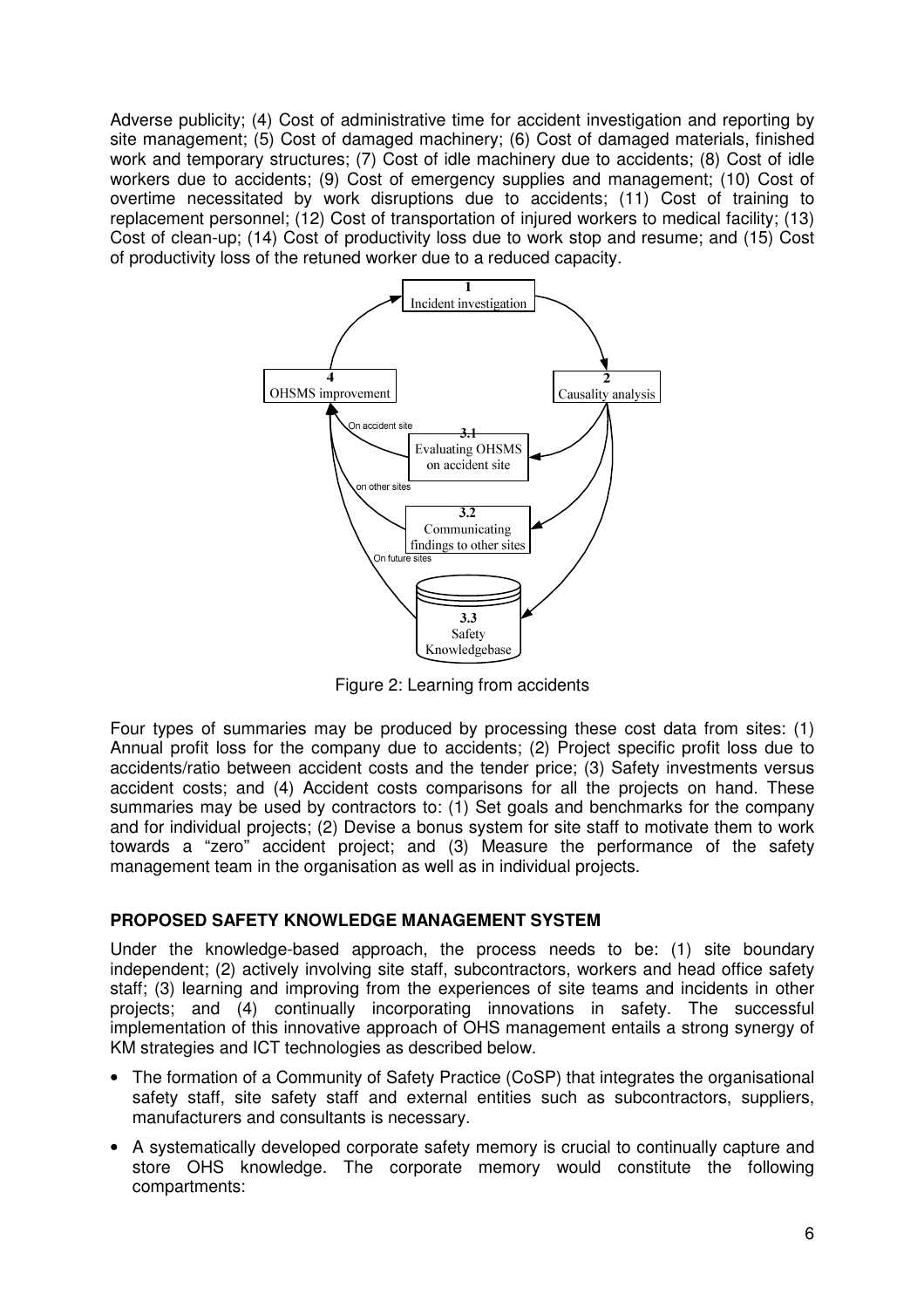- 1. A knowledgebase that captures explicit and tacit OHS knowledge. The explicit OHS knowledge related to construction activities includes: (1) sub-steps, potential hazards associated with each sub-step and recommended precautionary measures (safe work practices); (2) safety inspection procedures; and (3) emergency procedures. It is preferred that the explicit knowledge to be stored in interactive media such as visual and audio records so that it will be easy for users to retrieve and use in a short time period. The activity-based tacit OHS knowledge refers to the experiences of site personnel and CoSP members in the form of stories, audio and video records, debriefings and images. This would include stories related to accidents and causes.
- 2. A database to capture direct and indirect costs of accidents, analyse these data and produce various accident cost summaries for the project and the company in general for the attention of site and upper management. This information would motivate them to set safety benchmarks and goals both at organisational and site levels.
- 3. An e-learning content catalogue that contains interactive training materials on safe work practices, emergency procedures and hazard communications as well as simulations and behavioural safety training assignments. This catalogue can be accessed by site personnel to train workers from time to time.
- A well designed intranet is essential to host:
	- 1. The corporate safety memory to enable the exploitation and refinement of stored knowledge by users on dispersed construction sites of a contractor.
	- 2. A virtually interactive notice board facility to foster communications of daily events and news on construction sites to other remote sites and to keep the site staff informed of the updates to the knowledgebase. It can also help disseminate the accident cost summaries from the database in the corporate memory.
	- 3. A homepage for the CoSP that recognises the existence of the CoSP in the organisation while encouraging safety experts to subscribe to the community. This can also function as a Safety Expert Yellow Pages in which experts are mapped on their professional and specific trades and experiences. Users can access this service to locate relevant experts to seek help from for problems in their projects.
	- 4. A discussion portal that fosters interactive threaded discussions by CoSP members surrounding concerning OHS issues on sites. It may be done through audio conferencing, videoconferencing or text-based conferencing. The content of threaded discussions may be recorded and preserved in the knowledgebase for future use, which will avoid the possibilities of initiating discussions for already solved problems.
	- 5. A virtual learning portal to facilitate on-demand safety training to workers on remote sites. Learning on-demand is more effective than having a standard training because the on-demand knowledge is activity/context specific, and applied immediately and thoroughly. The e-learning portal would facilitate the training of new workers on site, which is quite important in the Australian context where the workforce is dynamic and possessing skill shortages. It is important to introduce simulations of safe work practices, emergency procedures, etc. in designing the e-courses because they are easily and completely grasped and registered in the human minds. It is also faster as opposed to reading through written descriptions and regulations. Additionally, it removes the problem posed by language barrier for foreign workers.
- Because construction is fieldwork-based, involving scattered stakeholders and projects at a time, and team members get rare opportunities to sit in front of a computer, it is essential to implant mobile computing technologies into the safety knowledge management system to ensure a successful implementation of knowledge-based safety management. PDAs, smart phones, Bluetooths and/or tablet PCs could be used to facilitate mobile interfaces with the safety knowledge management system by users.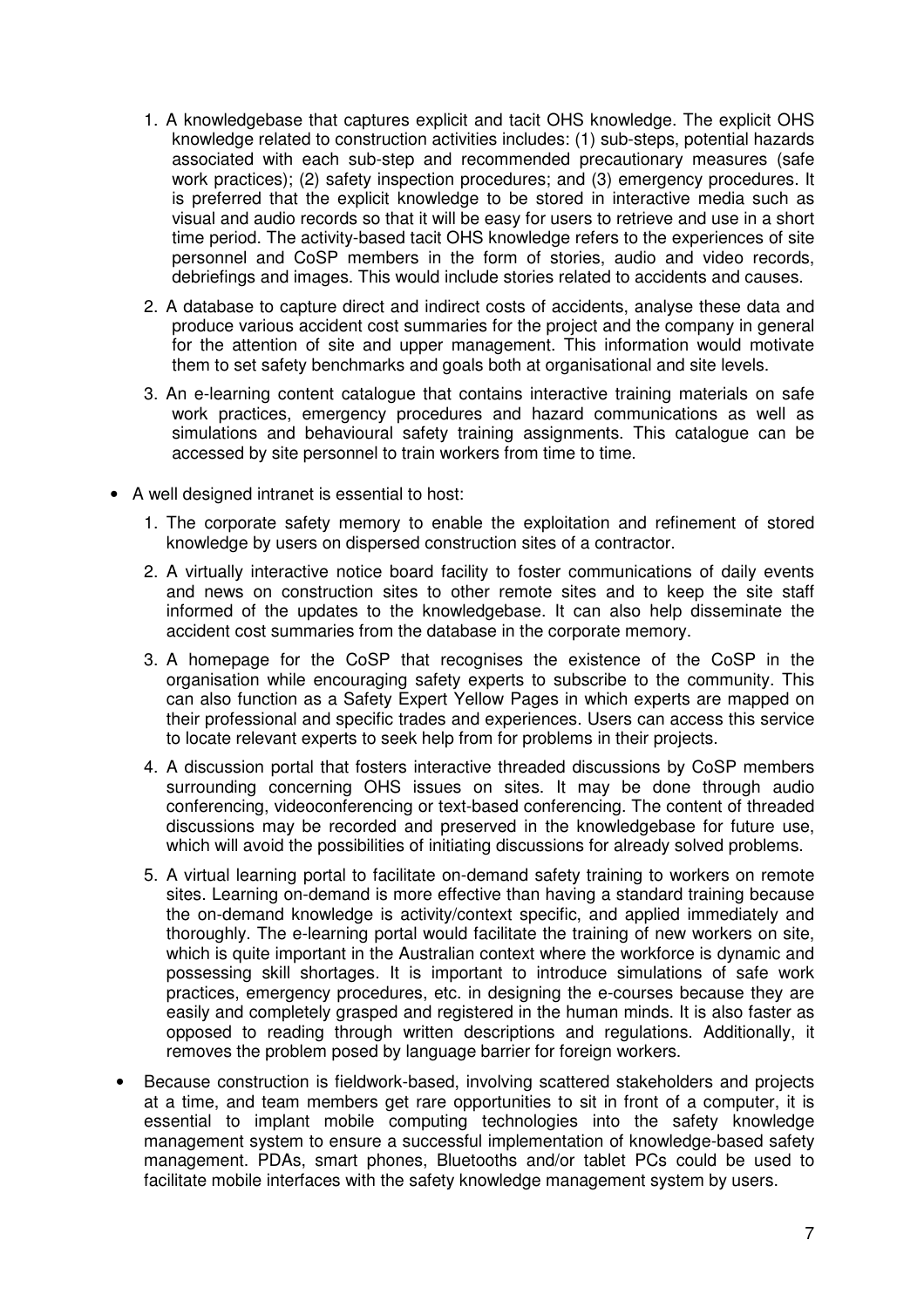

Figure 3: Top level system architecture – SKMS

The system architecture of the proposed safety knowledge management system, which addresses the functional requirements described above, is illustrated in Figure **3**. It constitutes the following four layers: (1) Repository layer; (2) Application layer; (3) Access and authentication layer; and (4) Interface layer. The repository layer houses the corporate safety memory, which contains an OHS knowledgebase, an OHS database, and an elearning contents catalogue. The knowledge in the corporate memory may be retrieved, used and refined by users via the application layer. The application layer consists of various sub applications for managing the creation, storage, retrieval and dissemination of knowledge.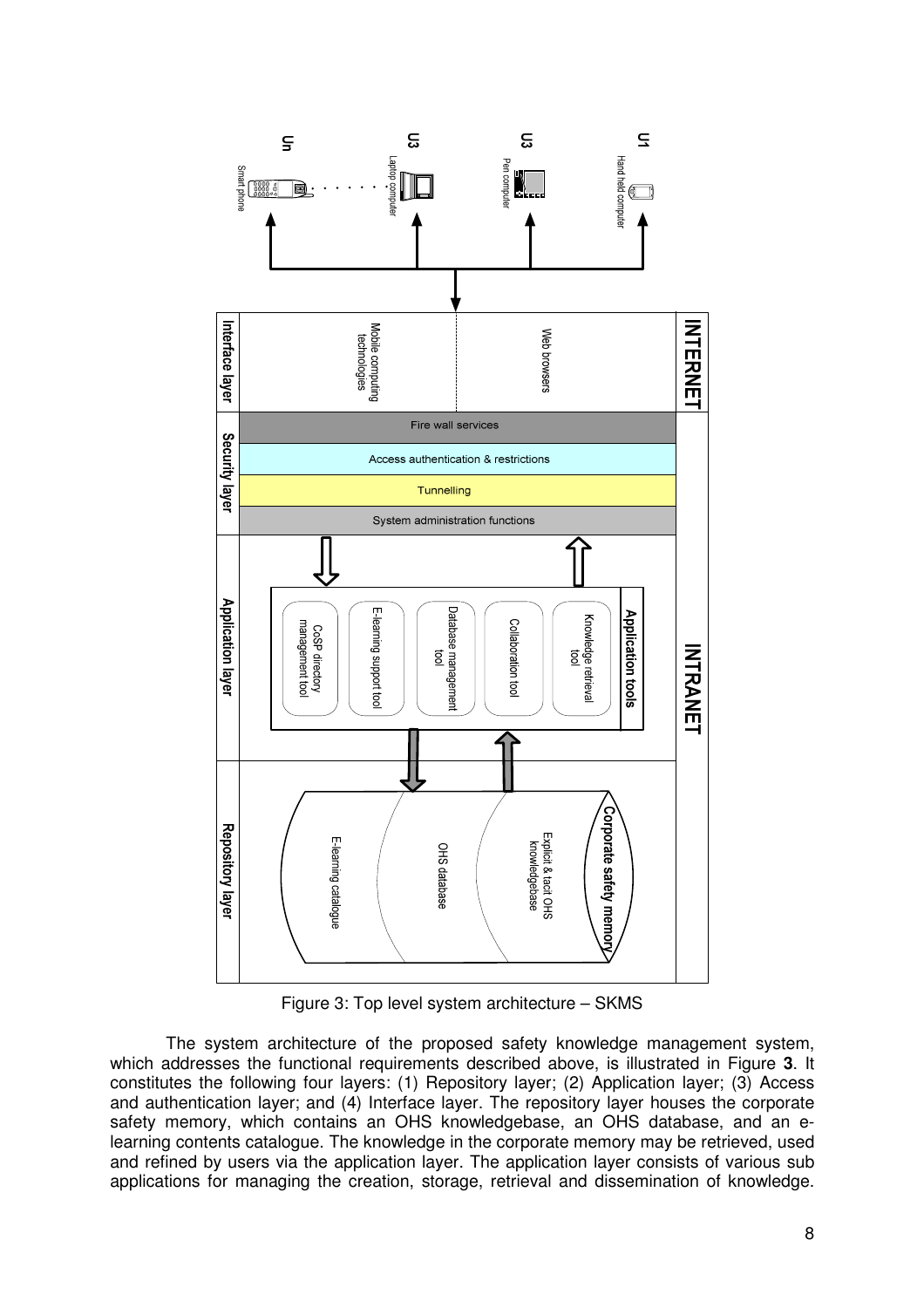These sub applications offer facilities for the retrieval of stored knowledge, online collaborations, database management, e-learning support, and CoSP directory management. The access and authentication layer provides system security, access authentications and restrictions, firewall services, tunnelling and system administration functions. The interface layer defines the web browsers and mobile computing devices that users may use to access the intranet.

Figure **4** illustrates the semantic model that explains the objects and their relationship in the corporate safety memory. This was developed based on the finding of the literature review in the preceding sections, and comprises the information content needed for knowledge-based OHS management. The diagram is read by starting with object "work site". Arrowed lines show the relationships between objects. An arrowed line leading from an object shows the relationship the object has with another object.



Figure 4: Semantic model for SKMS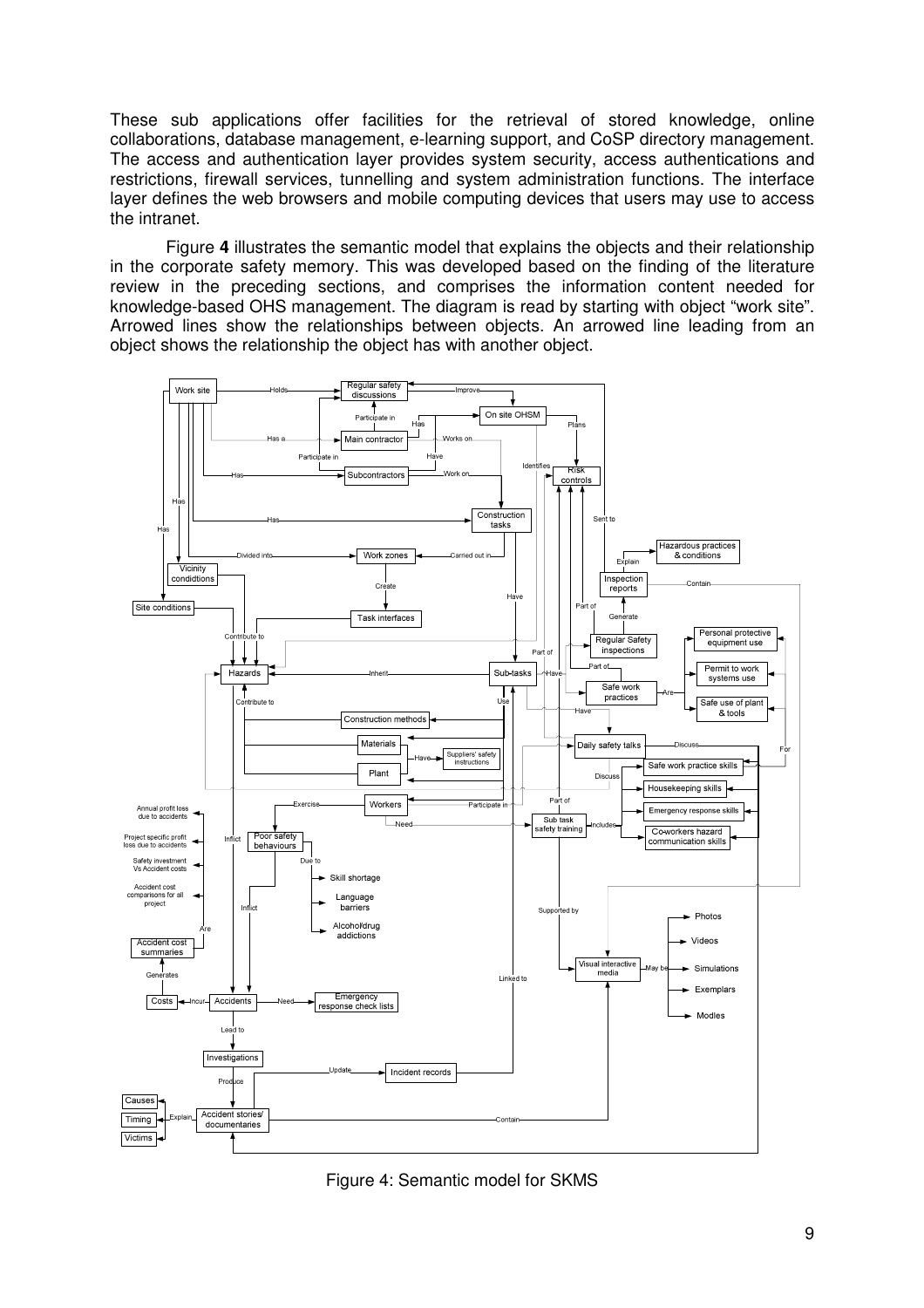#### **Conclusions**

The management of OHS in construction has been facing enormous challenges due to the dynamic nature of construction. The constantly changing nature of work activities, work environments, workforce and subcontractors necessitates the incorporation of knowledge management into OHS to keep the workforce and the site management team abreast of activity based OHS skills and knowledge. This would also enable explicit and tacit OHS knowledge to be captured from various sources and disseminated to wherever it is needed at a particular point in time. The synergy of IT, KM principles and OHS principles provided with an excellent platform for developing the conceptual framework of a web-based OHS management system for builders. The proposed system would pave the way to an innovative safety management approach in construction projects, departing from the traditional mode as exist in the Australian construction industry. This approach would also add value to the current knowledgebase of construction safety management. The author believes that, if implemented, the system would help: (1) Enhance safety and reduce accidents on sites; (2) Safeguard the interests of construction workers; (3) Improve productivity of the construction industry and thereby GDP growth; (4) Reduce social costs of construction accidents. Further research is underway to implement and test the system.

#### **References**

Berghaus, B. J. (2007) Research needed on behaviour skills training to teach young workers workplace safety skills. Behaviourology Today, 13 (1), 10-14.

Brown, M. (1993) The disaster business. Management Today, October, 42-48.

Choudhry , R.M., Fang, D. and Ahmed, S.M. (2008). Safety management in construction: best practices in Hong Kong. Journal of Professional Issues in Engineering Education and Practice, 134(1), 20-32.

Chua, D.K.H. and Goh, Y. M. (2004). Incident causation model for improving feedback of safety knowledge. Journal of Construction Engineering and Management, 130(4), 542-551.

Debrah, Y. A, Ofori, G. (2001) Subcontracting, foreign workers and job safety in the Singapore construction industry. Asia Pacific Business Review, 1(8), 145–66.

- Dingsdag, D., Biggs, H. & Sheahan, V. (2006) Safety culture in the construction industry: changing behaviour through enforcement and education. Available at: http://2006conference.crcci.info/docs/CDProceedings/ Proceedings/P132\_Dingsdag\_R.pdf [3 Oct. 2007].
- Fraser, L., (2007) Significant development in occupational health and safety in Australia's construction industry. International Journal of Occupational and Environmental Health, **13**(1), 12-20.

Hadikusumo, B.H.W. & Rowlinson, S. (2004) Capturing safety knowledge using design-forsafety-process tool. Journal of Construction Engineering and Management, 130(2), 281-9.

Heck, A., Collins, J., & Peterson, L. (2001). Decreasing children's risk taking on the playground. Journal of Applied Behavior Analysis, 34 (3), 349-52.

Holt, A. S. J. (2005) Principles of Construction Safety. Blackwell Publishing, Oxford.

Imriyas, K. (2007). A decision support system for project managers to measure safety flaws in building construction projects. In Proceedings of the 12th CRIOCM Conference, UNSW, Sydney, Australia, 8-13 Aug., CD-Rom, CRIOCM, Paper No. 05.

Lingard, H and Rowlinson, S. (2005) Occupational Health and Safety in Construction Project Management, Spon Press, Abington.

Master Builders Australia Inc. (2005) Building a safer future: master builders occupational health and safety blue print 2005-2015. Available at: www.masterbuilders.com.au/pdfs/Blueprint.pdf. [15 Nov. 2007].